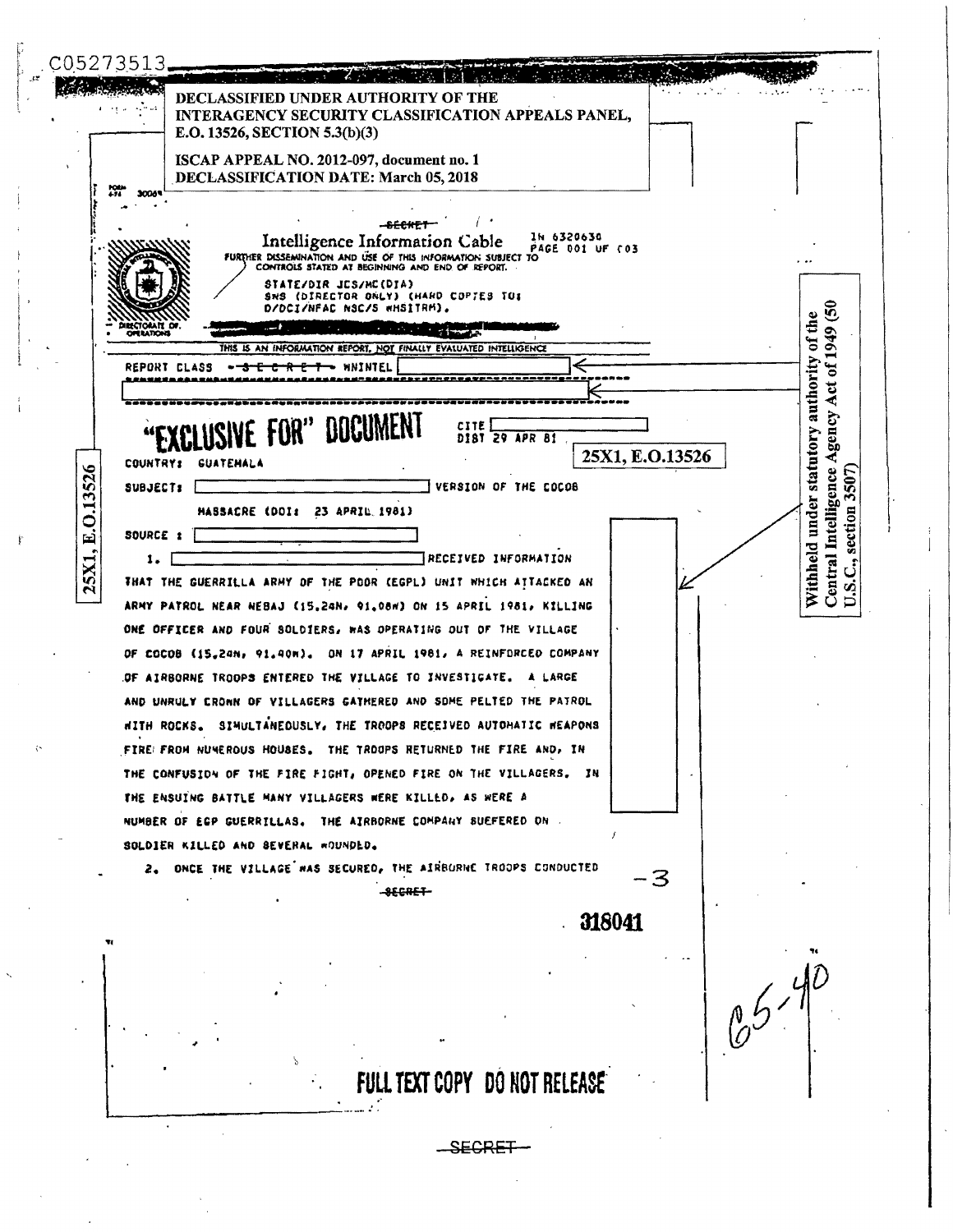NARNING NOTICE PAGE 002 OF 003 INTELLIGENCE SOURCES AND METHODS INVOLVED

**RAMA Magneto La La Cara** 

25X1, E.O.13526

C05273513

Ÿ.

FURTHER DISSEMINATION AND USE OF THIS INFORMATION SUBJECT TO CONTROLS STATED AT BEGINAING AND END OF REPORT

A HOUSE TO HOUSE SEARCH AND DISCOVERED WEAPONS, A LARGE QUANTITY OF AMMUNITION, EGP PROPAGANDA, UNIFORMS AND OTHER MILITARY SUPPLIES. INCLUDED ANONG THE ARMS WERE TEN M16 AUTOMATIC RIFLES, ONE .30 CALIBER CARBINE, AND ONE 9MH MADZEN SUB-MACHINE GUN. PROPAGANDA MATERIAL FOUND REVEALED THAT THE EGP UNIT BELONGED TO THE "JUAN SOUZA FRONT, " WHICH HAS RECENTLY BECOME ACTIVE IN THE AREA. IN A SEARCH OF THE AREA SURROUNDING THE VILLAGE, THE TROOPS FOUND A SERIES OF SOPHISTICATED FOX HOLES SIMILIAR TO THE "SPIDER HOLES" USED BY THE VIET CONG. ONE SOLDIER ALMOST FELL INTO THE ENTRANCE OF ONE HOLE AND WAS KILLED AT POINT-BLANK RANGE BY A FEMALE GUERRILLA HIDDEN INSIDE. THE GUERRILLA WAS IMMEDIATELY KILLED BY OTHER TROOPS.

 $3.1$ EXPLAINED THAT THE VILLAGE HAS TOTALLY UNDER CONTROL OF THE EGP AND THAT THE LOCAL POPULATION APPEARED TO FULLY SUPPORT THE GUERRILLAS. JOURING?THE BARTLE IT WAS IMPOSSIBLE TO DIFFERENTIATE BETWEEN THE ACTUAL GUERRILLAS AND INNOCENT CIVILIANS, AND ACCORDING THE SOLDIERS WERE FORCED TO FIRE AT ANYTHING THAT HCVED. COMMENT: THE GUATEMALAN AUTHORITIES ADMITTED THAT "MANY CIVILIANS" WERE KILLED IN COCOB, MANY OF WHOM UNDOUSTEDLY WERE NON-COMBATTANTS. THE REPERCUSSIONS OF THIS INCIDENT WILL REFLECT NEGATIVELY AGAINST THE ARMY THROUGHOUT THE AREA. THE AUTHORITIES POINT OUT, HOWEVER, THAT THE EGP APPEARED TO COMPLETELY CONTROL THE VILLAGE, AND ENJOYED THE FULL SUPPORT OF THE 25X1, E.O.13526

\*FCAFT

SECRET